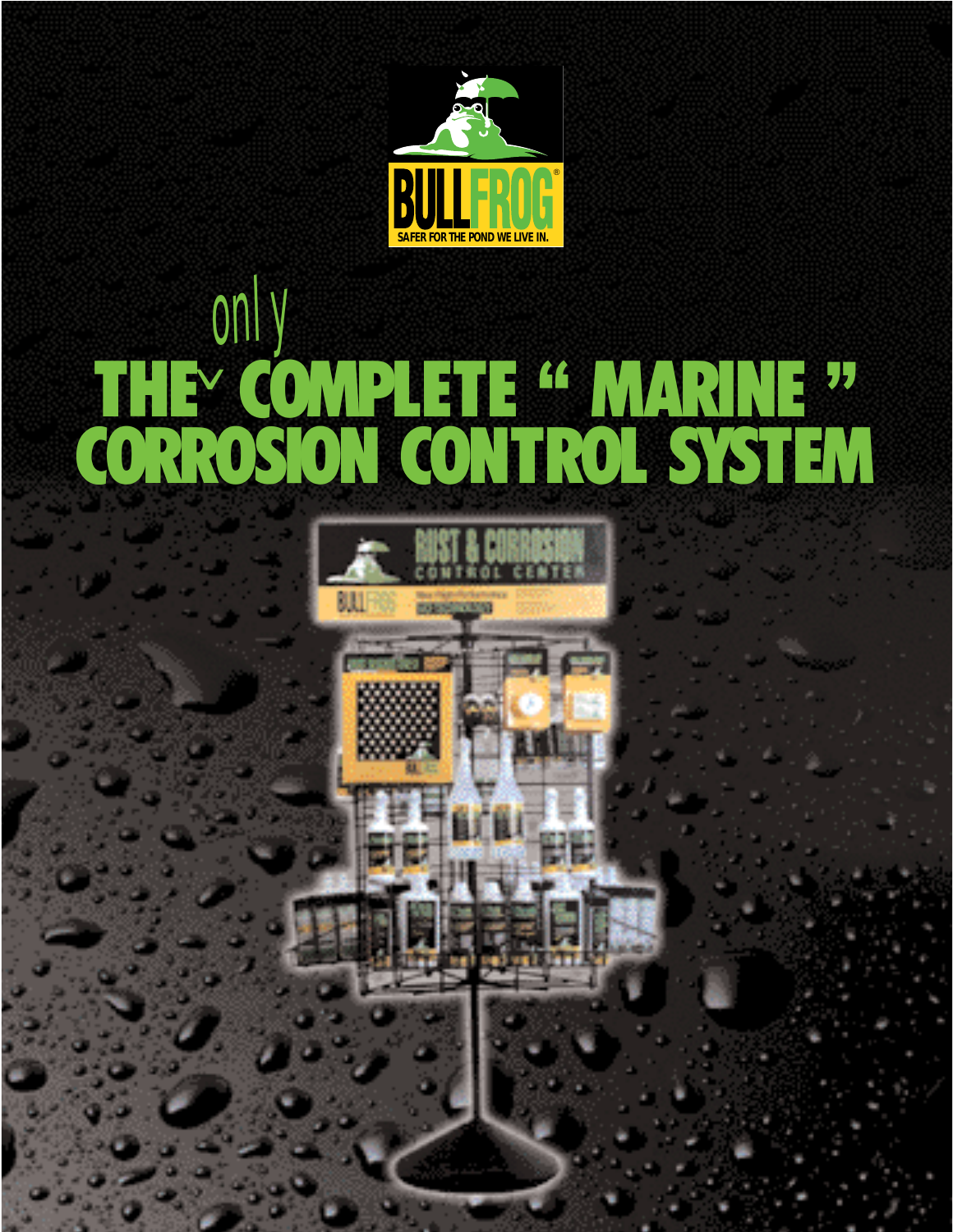



# E BULL FROG

Fighting rust and corrosion on your valuable watercraft is a neverending battle. Bull Frog offers a real breakthrough in technology that has been perfected and proven in marine and military applications around the world. Bull Frog offers a range of products to protect your investments and help them perform at their optimal level. Bull Frog



### TOOL WIPES

Bullfrog® Tool Wipe is a revolutionary wipe which removes surface rust, grease, oil and grime. Cleans and protects while leaving behind a long lasting VpCI™ protective barrier. Perfect for tools, machinery, parts or any metal surface.

### RUST BLOCKER

Prevents rust before it starts. Sprayed on, it forms an invisible "VpCI Molecular Umbrella" that seals exposed metal surfaces agianst rust such as latches, hinges, trailers, farm equipment, outdoor furniture, garden equipment and fences.

### CLEANER DEGREASER WITH RUST BLOCKER

The hardest working cleaner/degreaser you can get, plus VpCIs protect metal surfaces from flash rust and corrosion. Biodegradable and phosphate free . . . engine, parts, motorcycles, farm equipment, power tools, hand tools, garden equipment and grills.

#### RUST REMOVER WITH RUST BLOCKER

Finally, a Rust Remover that is safe to use and safe for the environment and it really works! Cleans up with water . . . plus, VpCIs protect the metals from flash rusting . . . tools, cars, trucks, RVs, farm equipment, bikes, metal furniture, garden equipment.

### HIGH-SHINE WAX & RUST BLOCKER

The one step paste wax that is the hardest working and brightest shining paste wax on the market. VpCIs will seal and protect the metal surfaces from corrosion. Protects against UV rays and fiberglass oxidation and is great for clear coat finishes . . . cars, trucks, RVs, motorcycles and boats.

### FAST WAX & RUST BLOCKER

Shine and protect your vehicle in just minutes. The easiest and fastest wax available and the only spray wax that actively blocks rust and corrosion . . . cars, trucks, boats, RVs, even appliances.

### RUST BLOCKER CUP

Stop rust for a year in any enclosed space up to 11 cubic feet. Use in tool chests, gun cabinets and electronic cabinets. Used by the world's largest companies to protect their critical assets from rust and corrosion.

### RUST BLOCKER SHIELDS

Protect larger enclosed spaces from rust and corrosion. Hang it in a gun safe, storage locker, trunks, closets or engine compartments. Hang it up in a second and relax for a year.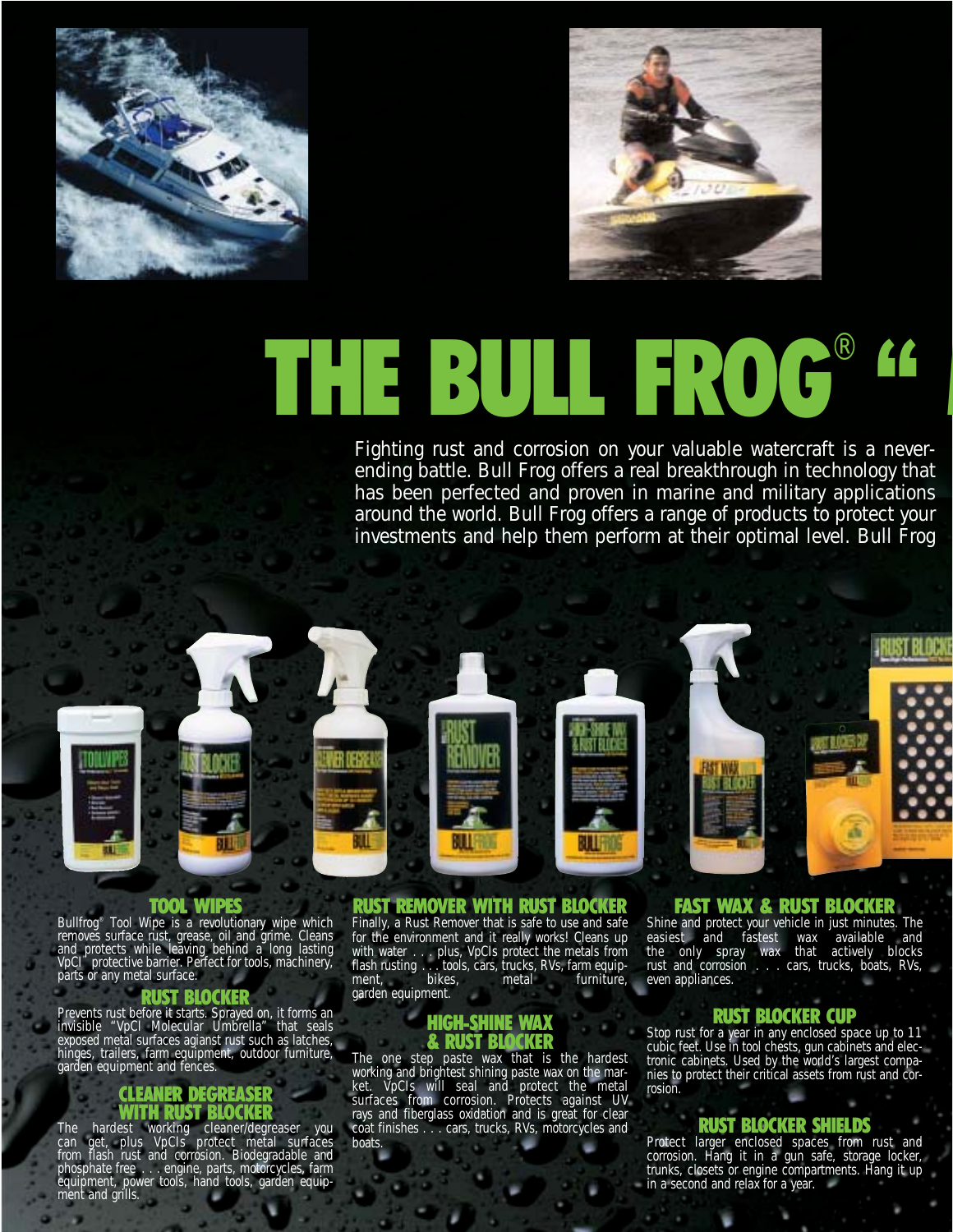



# MARINE " SYSTEM!

products are safe for you and the environment. Although each Bull Frog product was created to perform a different task, each employs the same Vapor phase Corrosion Inhibitor (VpCI) Technology that has been proven to safely and effectively remove and control the ravages of rust and corrosion.



### RUST BLOCKER STRIPS

Stops rust and corrosion just like the cups when placed in small spaces. Protect your tool box, fishing tackle box, electronic equipment, jewelry, coins and silver from corrosion and tarnish.

### ELECTRONIC CLEANER & CORROSION BLOCKER

Remove the dirt, grit and corrosion that is silently attacking the performance and reliability of every electronic device, every electrical system that you own! Preferred by the U.S. Navy and repair technicians around the world . . . electrical connections, cars, trailers, equipment, outdoor lights, phones, remotes, TVs, VCRs, even light bulbs.

### LUBRICANT WITH RUST BLOCKER

Not only stops everything from squeaking and sticking, but also prevents it from happening in the first place. Protects against rust and corrosion for up to a full year. No CFCs or 111 Trichlor . . . machinery, hinges, equipment, locks, hedge clippers, tools, nuts/bolts, any moving part.

### BULL FROG ADDITIVE SYSTEMS

When you store an engine for than a month you need extra protection. Bull Frog provides the extra protection against rust in all of the air pockets in the engine, radiator system and fuel system. VpCI's guard against rust and corrosion above and below the liquid levels.

#### RUSTORER

When applied on rusty or poorly prepared metal surfaces, it quickly penetrates to bare metal to prevent further corrosion. Rustorer quickly converts existing rust into a passive hydrophobic layer, which can be used as a primer before top coating. Excellent for severe exposure conditions and exposures to seawater.